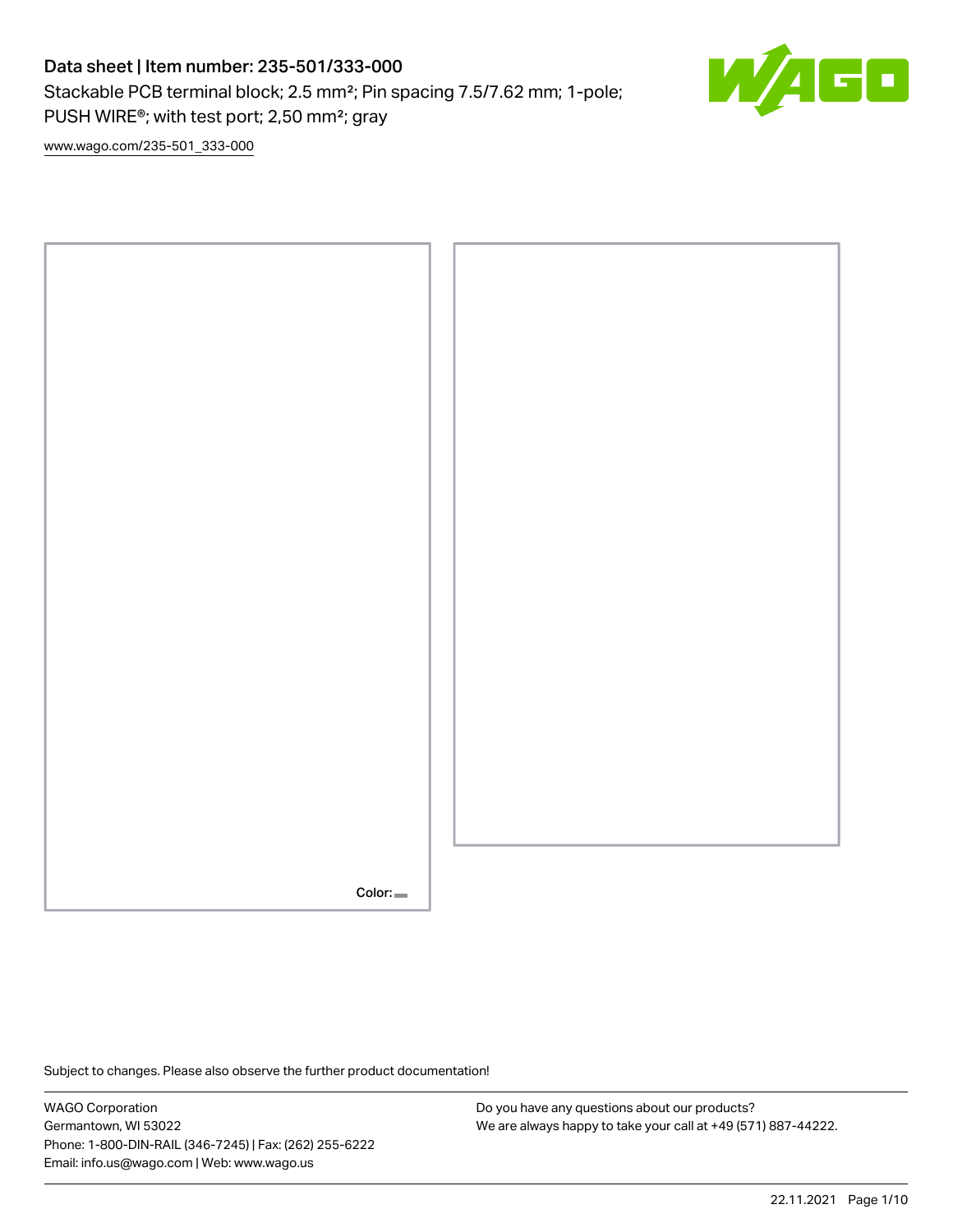



#### Item description

- $\blacksquare$ Low-profile modular PCB terminal blocks with PUSH WIRE<sup>®</sup> connection for custom terminal strip assemblies
- $\blacksquare$ Push-in termination of solid conductors
- $\blacksquare$ Double solder pins for high mechanical stability
- $\blacksquare$ Conductor removal via screwdriver (2.5 mm blade width)
- $\blacksquare$ Set to metric or inch pin spacing by compressing PCB terminal strips or pulling them apart
- $\blacksquare$ Also available with a test slot

# Data

# Notes

| Variants: | Other colors                                                     |
|-----------|------------------------------------------------------------------|
|           | Versions for Ex i                                                |
|           | Other versions (or variants) can be requested from WAGO Sales or |
|           | configured at https://configurator.wago.com/                     |
|           |                                                                  |

### Electrical data

#### IEC Approvals

| Ratings per                 | IEC/EN 60664-1   |
|-----------------------------|------------------|
| Rated voltage (III / 3)     | 400 V            |
| Rated surge voltage (III/3) | 6 kV             |
| Rated voltage (III/2)       | 400 V            |
| Rated surge voltage (III/2) | 6 <sub>k</sub> V |

Subject to changes. Please also observe the further product documentation!

| <b>WAGO Corporation</b>                                | Do you have any questions about our products?                 |
|--------------------------------------------------------|---------------------------------------------------------------|
| Germantown, WI 53022                                   | We are always happy to take your call at +49 (571) 887-44222. |
| Phone: 1-800-DIN-RAIL (346-7245)   Fax: (262) 255-6222 |                                                               |
| Email: info.us@wago.com   Web: www.wago.us             |                                                               |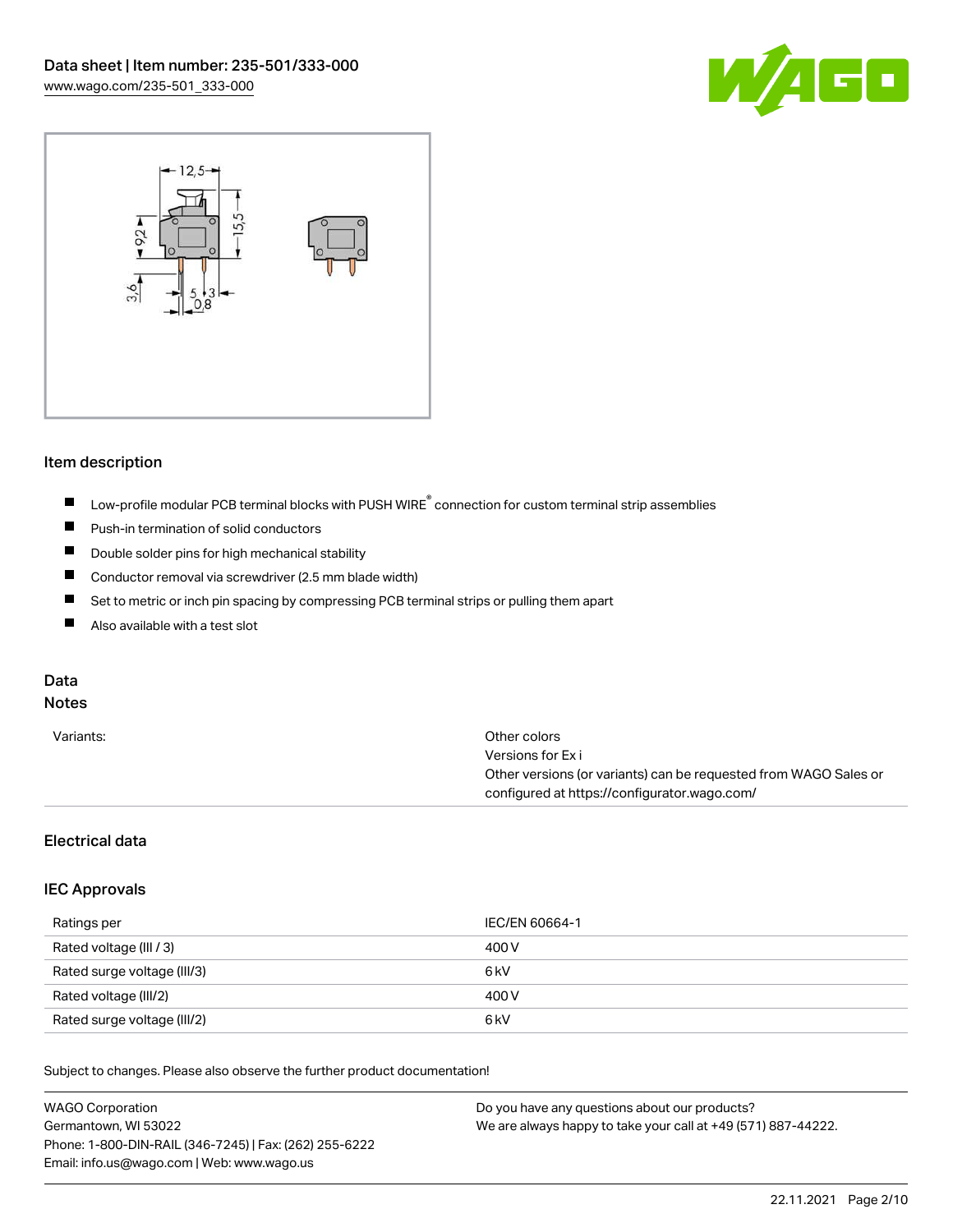[www.wago.com/235-501\\_333-000](http://www.wago.com/235-501_333-000)



| Nominal voltage (II/2)     | 800 V                                                                |
|----------------------------|----------------------------------------------------------------------|
| Rated surge voltage (II/2) | 6 kV                                                                 |
| Rated current              | 10 A                                                                 |
| Legend (ratings)           | (III / 2) $\triangleq$ Overvoltage category III / Pollution degree 2 |

# UL Approvals

| Approvals per                  | UL 1059 |
|--------------------------------|---------|
| Rated voltage UL (Use Group B) | 300 V   |
| Rated current UL (Use Group B) | 10 A    |
| Rated voltage UL (Use Group D) | 300 V   |
| Rated current UL (Use Group D) | 10 A    |

### CSA Approvals

| Rated voltage CSA (Use Group B) | 300 V |
|---------------------------------|-------|
| Rated current CSA (Use Group B) |       |

# Connection data

| Total number of connection points |  |
|-----------------------------------|--|
| Total number of potentials        |  |
| Number of connection types        |  |
| Number of levels                  |  |

#### Connection 1

| Connection technology                             | PUSH WIRE®                             |
|---------------------------------------------------|----------------------------------------|
| Actuation type                                    | Operating tool                         |
| Solid conductor                                   | $0.5$ 2.5 mm <sup>2</sup> / 20  14 AWG |
| Fine-stranded conductor; with insulated ferrule   | $0.251.5$ mm <sup>2</sup>              |
| Fine-stranded conductor; with uninsulated ferrule | $0.251.5$ mm <sup>2</sup>              |
| Strip length                                      | $910$ mm / 0.35  0.39 inch             |
| Conductor connection direction to PCB             | 0°                                     |
| Number of poles                                   |                                        |

#### Physical data

| Pin spacing | 7.5/7.62 mm / 0.295/0.3 inch |
|-------------|------------------------------|
| Width       | 9 mm / 0.354 inch            |
| Height      | 12.8 mm / 0.504 inch         |

Subject to changes. Please also observe the further product documentation!

| <b>WAGO Corporation</b>                                | Do you have any questions about our products?                 |
|--------------------------------------------------------|---------------------------------------------------------------|
| Germantown, WI 53022                                   | We are always happy to take your call at +49 (571) 887-44222. |
| Phone: 1-800-DIN-RAIL (346-7245)   Fax: (262) 255-6222 |                                                               |
| Email: info.us@wago.com   Web: www.wago.us             |                                                               |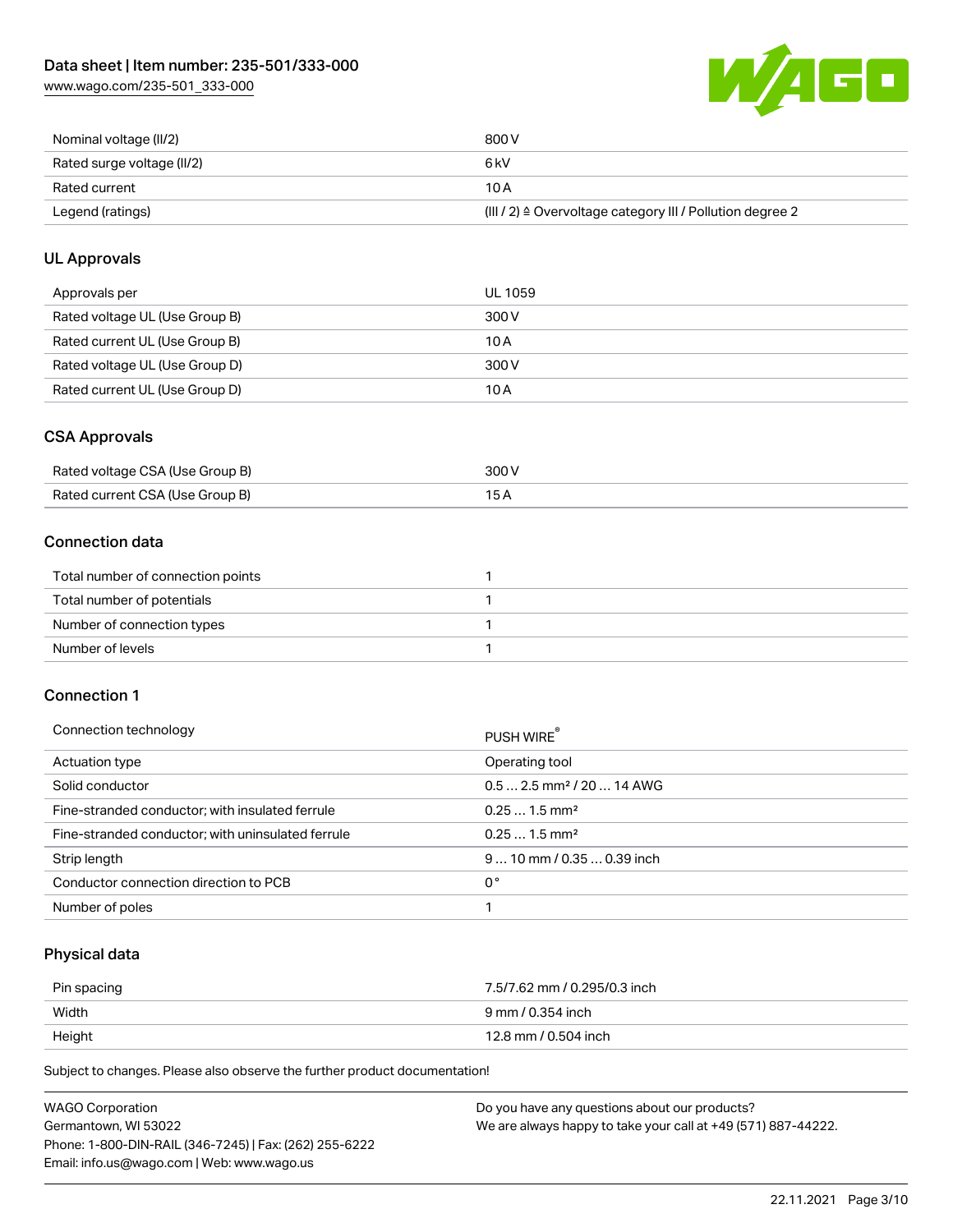[www.wago.com/235-501\\_333-000](http://www.wago.com/235-501_333-000)



| Height from the surface              | 9.2 mm / 0.362 inch  |
|--------------------------------------|----------------------|
| Depth                                | 12.5 mm / 0.492 inch |
| Solder pin length                    | $3.6 \,\mathrm{mm}$  |
| Solder pin dimensions                | $0.8 \times 0.4$ mm  |
| Drilled hole diameter with tolerance | $1^{(+0.1)}$ mm      |

### PCB contact

| PCB Contact                         | THT                                 |
|-------------------------------------|-------------------------------------|
| Solder pin arrangement              | within the terminal block (in-line) |
| Number of solder pins per potential |                                     |

#### Material data

| Color                       | gray                                   |
|-----------------------------|----------------------------------------|
| Material group              |                                        |
| Insulation material         | Polyamide (PA66)                       |
| Flammability class per UL94 | V <sub>0</sub>                         |
| Clamping spring material    | Chrome nickel spring steel (CrNi)      |
| Contact material            | Electrolytic copper (E <sub>Cu</sub> ) |
| Contact plating             | tin-plated                             |
| Fire load                   | $0.016$ MJ                             |
| Weight                      | 0.8 <sub>g</sub>                       |

#### Environmental requirements

| Limit temperature range<br>the contract of the contract of the contract of the contract of the contract of the contract of the contract of | $-60+105 °C$ |
|--------------------------------------------------------------------------------------------------------------------------------------------|--------------|
|--------------------------------------------------------------------------------------------------------------------------------------------|--------------|

#### Commercial data

| Product Group         | 4 (Printed Circuit) |
|-----------------------|---------------------|
| PU (SPU)              | 600 (100) Stück     |
| Packaging type        | box                 |
| Country of origin     | <b>CN</b>           |
| <b>GTIN</b>           | 4044918830515       |
| Customs tariff number | 85369010000         |

### Approvals / Certificates

#### UL-Approvals

**Certificate** 

Subject to changes. Please also observe the further product documentation!

WAGO Corporation Germantown, WI 53022 Phone: 1-800-DIN-RAIL (346-7245) | Fax: (262) 255-6222 Email: info.us@wago.com | Web: www.wago.us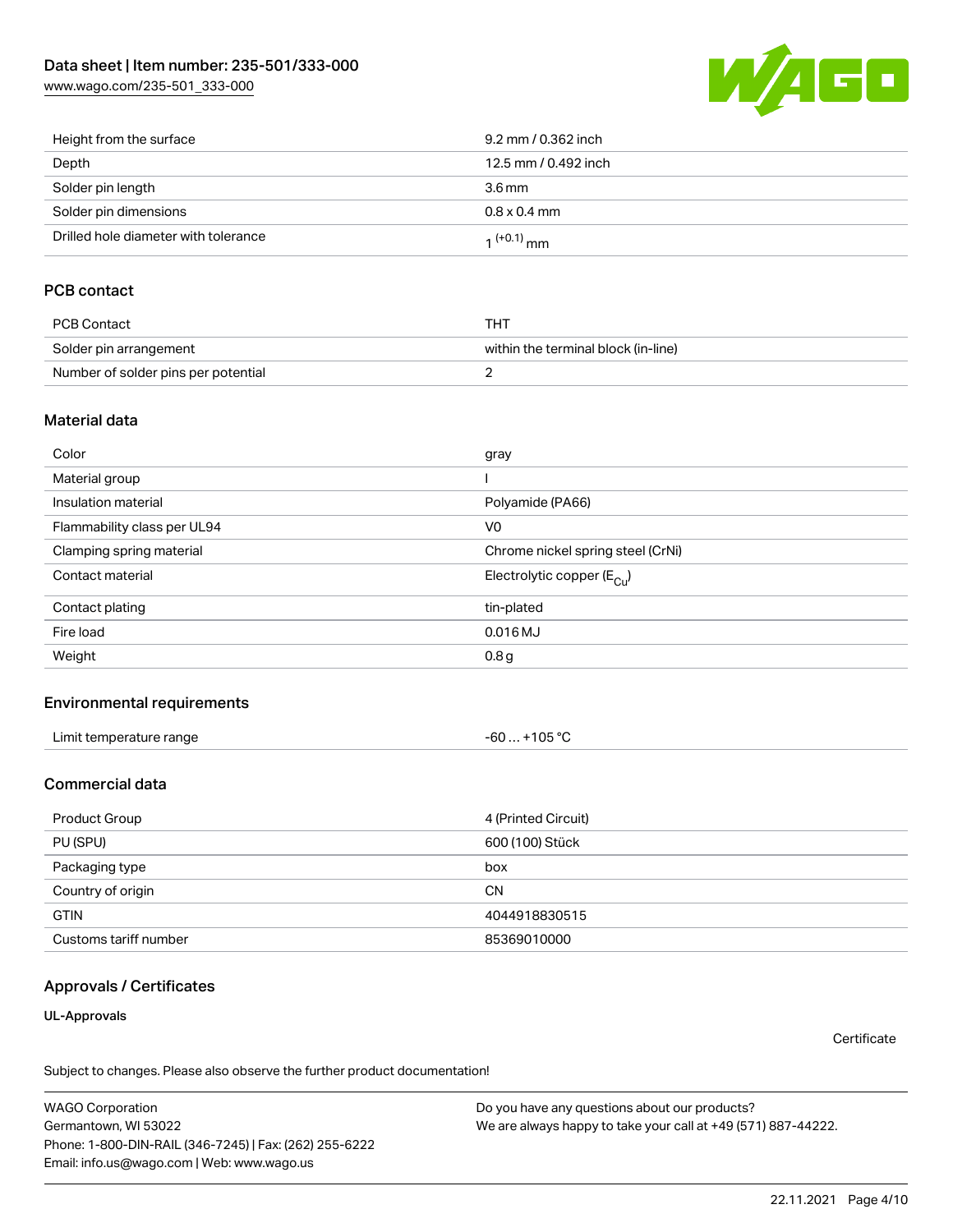Phone: 1-800-DIN-RAIL (346-7245) | Fax: (262) 255-6222

Email: info.us@wago.com | Web: www.wago.us

[www.wago.com/235-501\\_333-000](http://www.wago.com/235-501_333-000)



| Logo                 | Approval                      | <b>Additional Approval Text</b> | name   |
|----------------------|-------------------------------|---------------------------------|--------|
|                      | UL                            | $\overline{\phantom{0}}$        | E45172 |
| <b>AT</b>            | UL International Germany GmbH |                                 |        |
|                      |                               |                                 |        |
| Required accessories |                               |                                 |        |
| End plates           |                               |                                 |        |

 $E<sub>n</sub>$ 

| uuw     |                                                                 |                      |
|---------|-----------------------------------------------------------------|----------------------|
| d plate |                                                                 |                      |
|         | ltem no.: 235-100<br>End plate; snap-fit type; 1 mm thick; gray | www.wago.com/235-100 |

# Optional accessories

Ferrules

| Ferrule                 |                                                                                                    |                                                               |                      |
|-------------------------|----------------------------------------------------------------------------------------------------|---------------------------------------------------------------|----------------------|
|                         | Item no.: 216-101                                                                                  |                                                               | www.wago.com/216-101 |
|                         | Ferrule; Sleeve for 0.5 mm <sup>2</sup> / AWG 22; uninsulated; electro-tin plated; silver-colored  |                                                               |                      |
|                         | Item no.: 216-104                                                                                  |                                                               |                      |
|                         | Ferrule; Sleeve for 1.5 mm <sup>2</sup> / AWG 16; uninsulated; electro-tin plated; silver-colored  |                                                               | www.wago.com/216-104 |
|                         | Item no.: 216-106                                                                                  |                                                               |                      |
|                         | Ferrule; Sleeve for 2.5 mm <sup>2</sup> / AWG 14; uninsulated; electro-tin plated; silver-colored  |                                                               | www.wago.com/216-106 |
|                         | Item no.: 216-107                                                                                  |                                                               |                      |
|                         | Ferrule; Sleeve for 4 mm <sup>2</sup> / AWG 12; uninsulated; electro-tin plated                    |                                                               | www.wago.com/216-107 |
|                         | Item no.: 216-108                                                                                  |                                                               |                      |
|                         | Ferrule; Sleeve for 6 mm <sup>2</sup> / AWG 10; uninsulated; electro-tin plated; silver-colored    |                                                               | www.wago.com/216-108 |
|                         | Item no.: 216-109                                                                                  |                                                               |                      |
|                         | Ferrule; Sleeve for 10 mm <sup>2</sup> / AWG 8; uninsulated; electro-tin plated                    |                                                               | www.wago.com/216-109 |
|                         | Item no.: 216-102                                                                                  |                                                               |                      |
|                         | Ferrule; Sleeve for 0.75 mm <sup>2</sup> / AWG 20; uninsulated; electro-tin plated; silver-colored |                                                               | www.wago.com/216-102 |
|                         | Item no.: 216-103                                                                                  |                                                               |                      |
|                         | Ferrule; Sleeve for 1 mm <sup>2</sup> / AWG 18; uninsulated; electro-tin plated                    |                                                               | www.wago.com/216-103 |
| R                       | Item no.: 216-110                                                                                  |                                                               |                      |
|                         | Ferrule; Sleeve for 16 mm <sup>2</sup> / AWG 6; uninsulated; electro-tin plated; metallic brown    |                                                               | www.wago.com/216-110 |
|                         | Item no.: 216-123                                                                                  |                                                               |                      |
|                         | Ferrule; Sleeve for 1 mm <sup>2</sup> / AWG 18; uninsulated; electro-tin plated; silver-colored    |                                                               | www.wago.com/216-123 |
|                         | Item no.: 216-122                                                                                  |                                                               |                      |
|                         | Ferrule; Sleeve for 0.75 mm <sup>2</sup> / AWG 20; uninsulated; electro-tin plated; silver-colored |                                                               | www.wago.com/216-122 |
|                         | Subject to changes. Please also observe the further product documentation!                         |                                                               |                      |
| <b>WAGO Corporation</b> |                                                                                                    | Do you have any questions about our products?                 |                      |
| Germantown, WI 53022    |                                                                                                    | We are always happy to take your call at +49 (571) 887-44222. |                      |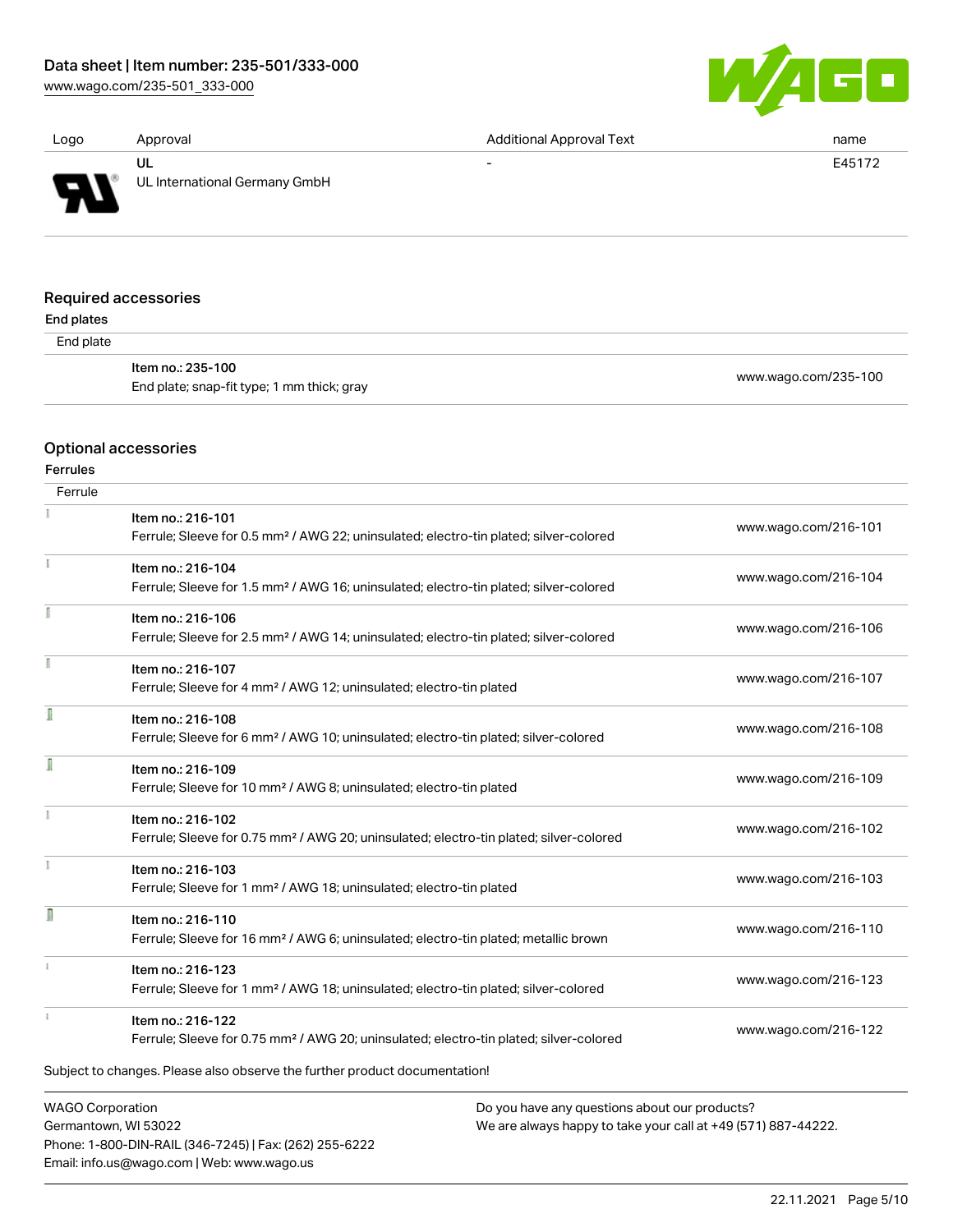# Data sheet | Item number: 235-501/333-000

[www.wago.com/235-501\\_333-000](http://www.wago.com/235-501_333-000)



|   | Item no.: 216-124<br>Ferrule; Sleeve for 1.5 mm <sup>2</sup> / AWG 16; uninsulated; electro-tin plated                                                                                            | www.wago.com/216-124 |  |
|---|---------------------------------------------------------------------------------------------------------------------------------------------------------------------------------------------------|----------------------|--|
|   | Item no.: 216-142<br>Ferrule; Sleeve for 0.75 mm <sup>2</sup> / 18 AWG; uninsulated; electro-tin plated; electrolytic copper; gastight<br>crimped; acc. to DIN 46228, Part 1/08.92                | www.wago.com/216-142 |  |
|   | Item no.: 216-132<br>Ferrule; Sleeve for 0.34 mm <sup>2</sup> / AWG 24; uninsulated; electro-tin plated                                                                                           | www.wago.com/216-132 |  |
|   | Item no.: 216-121<br>Ferrule; Sleeve for 0.5 mm <sup>2</sup> / AWG 22; uninsulated; electro-tin plated; silver-colored                                                                            | www.wago.com/216-121 |  |
|   | Item no.: 216-143<br>Ferrule; Sleeve for 1 mm <sup>2</sup> / AWG 18; uninsulated; electro-tin plated; electrolytic copper; gastight<br>crimped; acc. to DIN 46228, Part 1/08.92                   | www.wago.com/216-143 |  |
|   | Item no.: 216-131<br>Ferrule; Sleeve for 0.25 mm <sup>2</sup> / AWG 24; uninsulated; electro-tin plated; silver-colored                                                                           | www.wago.com/216-131 |  |
|   | Item no.: 216-141<br>Ferrule; Sleeve for 0.5 mm <sup>2</sup> / 20 AWG; uninsulated; electro-tin plated; electrolytic copper; gastight<br>crimped; acc. to DIN 46228, Part 1/08.92                 | www.wago.com/216-141 |  |
|   | Item no.: 216-152<br>Ferrule; Sleeve for 0.34 mm <sup>2</sup> / AWG 24; uninsulated; electro-tin plated                                                                                           | www.wago.com/216-152 |  |
| ۸ | Item no.: 216-203<br>Ferrule; Sleeve for 1 mm <sup>2</sup> / AWG 18; insulated; electro-tin plated; red                                                                                           | www.wago.com/216-203 |  |
| A | Item no.: 216-206<br>Ferrule; Sleeve for 2.5 mm <sup>2</sup> / AWG 14; insulated; electro-tin plated; blue                                                                                        | www.wago.com/216-206 |  |
|   | Item no.: 216-207<br>Ferrule; Sleeve for 4 mm <sup>2</sup> / AWG 12; insulated; electro-tin plated; gray                                                                                          | www.wago.com/216-207 |  |
|   | Item no.: 216-202<br>Ferrule; Sleeve for 0.75 mm <sup>2</sup> / 18 AWG; insulated; electro-tin plated; gray                                                                                       | www.wago.com/216-202 |  |
|   | Item no.: 216-151<br>Ferrule; Sleeve for 0.25 mm <sup>2</sup> / AWG 24; uninsulated; electro-tin plated                                                                                           | www.wago.com/216-151 |  |
|   | Item no.: 216-204<br>Ferrule; Sleeve for 1.5 mm <sup>2</sup> / AWG 16; insulated; electro-tin plated; black                                                                                       | www.wago.com/216-204 |  |
| ł | Item no.: 216-209<br>Ferrule; Sleeve for 10 mm <sup>2</sup> / AWG 8; insulated; electro-tin plated; red                                                                                           | www.wago.com/216-209 |  |
|   | Item no.: 216-205<br>Ferrule; Sleeve for 2.08 mm <sup>2</sup> / AWG 14; insulated; electro-tin plated; yellow                                                                                     | www.wago.com/216-205 |  |
|   | Item no.: 216-144<br>Ferrule; Sleeve for 1.5 mm <sup>2</sup> / AWG 16; uninsulated; electro-tin plated; electrolytic copper; gastight<br>crimped; acc. to DIN 46228, Part 1/08.92; silver-colored | www.wago.com/216-144 |  |
|   | Item no.: 216-208                                                                                                                                                                                 |                      |  |

Subject to changes. Please also observe the further product documentation!

WAGO Corporation Germantown, WI 53022 Phone: 1-800-DIN-RAIL (346-7245) | Fax: (262) 255-6222 Email: info.us@wago.com | Web: www.wago.us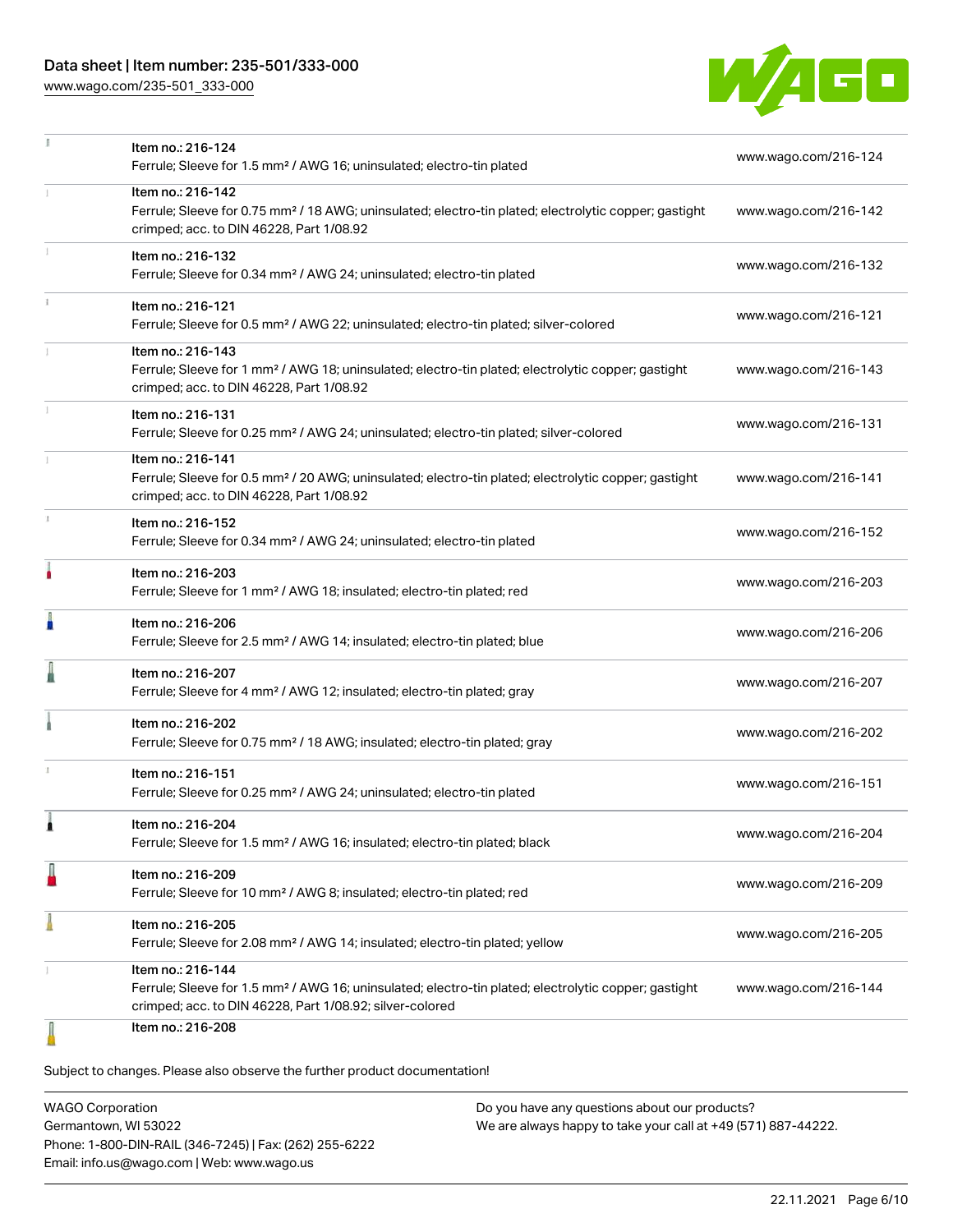

Ferrule; Sleeve for 6 mm² / AWG 10; insulated; electro-tin plated; electrolytic copper; gastight crimped; [www.wago.com/216-208](http://www.wago.com/216-208) acc. to DIN 46228, Part 4/09.90; yellow

|   | acc. to DIN 46228, Part 4/09.90; red                                                                                                                                                                    |                      |
|---|---------------------------------------------------------------------------------------------------------------------------------------------------------------------------------------------------------|----------------------|
| 1 | Item no.: 216-244<br>Ferrule; Sleeve for 1.5 mm <sup>2</sup> / AWG 16; insulated; electro-tin plated; electrolytic copper; gastight<br>crimped; acc. to DIN 46228, Part 4/09.90; black                  | www.wago.com/216-244 |
| ٥ | Item no.: 216-263<br>Ferrule; Sleeve for 1 mm <sup>2</sup> / AWG 18; insulated; electro-tin plated; electrolytic copper; gastight crimped; www.wago.com/216-263<br>acc. to DIN 46228, Part 4/09.90; red |                      |
| п | Item no.: 216-246<br>Ferrule; Sleeve for 2.5 mm <sup>2</sup> / AWG 14; insulated; electro-tin plated; electrolytic copper; gastight<br>crimped; acc. to DIN 46228, Part 4/09.90; blue                   | www.wago.com/216-246 |
|   | Item no.: 216-266<br>Ferrule; Sleeve for 2.5 mm <sup>2</sup> / AWG 14; insulated; electro-tin plated; electrolytic copper; gastight<br>crimped; acc. to DIN 46228, Part 4/09.90; blue                   | www.wago.com/216-266 |
| 1 | Item no.: 216-264<br>Ferrule; Sleeve for 1.5 mm <sup>2</sup> / AWG 16; insulated; electro-tin plated; electrolytic copper; gastight<br>crimped; acc. to DIN 46228, Part 4/09.90; black                  | www.wago.com/216-264 |
| 1 | Item no.: 216-284<br>Ferrule; Sleeve for 1.5 mm <sup>2</sup> / AWG 16; insulated; electro-tin plated; electrolytic copper; gastight<br>crimped; acc. to DIN 46228, Part 4/09.90; black                  | www.wago.com/216-284 |
|   | Item no.: 216-286                                                                                                                                                                                       |                      |

Germantown, WI 53022 Phone: 1-800-DIN-RAIL (346-7245) | Fax: (262) 255-6222 Email: info.us@wago.com | Web: www.wago.us

We are always happy to take your call at +49 (571) 887-44222.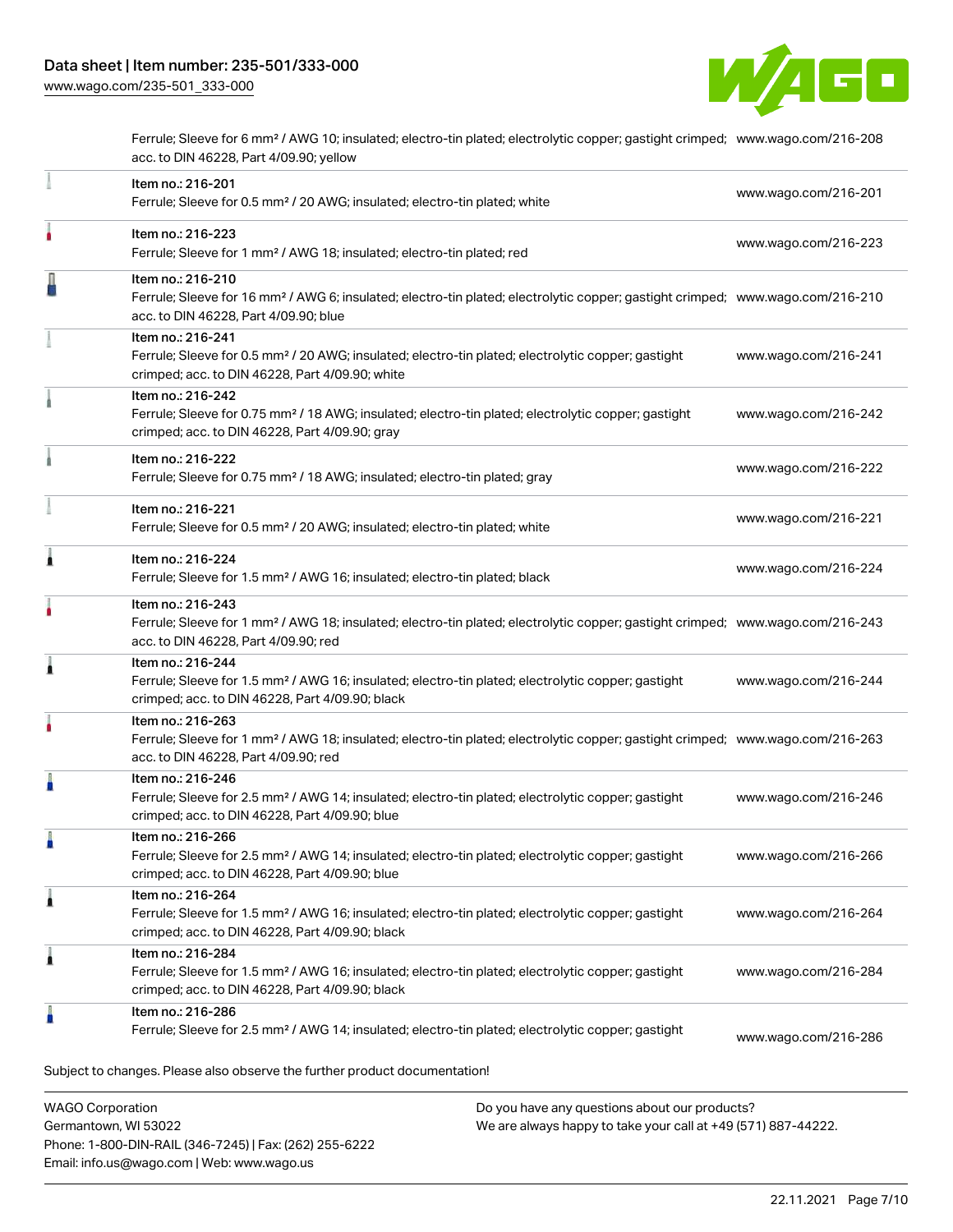[www.wago.com/235-501\\_333-000](http://www.wago.com/235-501_333-000)



crimped; acc. to DIN 46228, Part 4/09.90; blue

|                                                                            | Crimped, acc. to Dirv 40220, Failt 4/09.90, Dide                                                                                                                                                           |            |                      |          |
|----------------------------------------------------------------------------|------------------------------------------------------------------------------------------------------------------------------------------------------------------------------------------------------------|------------|----------------------|----------|
|                                                                            | Item no.: 216-287<br>Ferrule; Sleeve for 4 mm <sup>2</sup> / AWG 12; insulated; electro-tin plated; electrolytic copper; gastight crimped; www.wago.com/216-287<br>acc. to DIN 46228, Part 4/09.90; gray   |            |                      |          |
|                                                                            | Item no.: 216-262<br>Ferrule; Sleeve for 0.75 mm <sup>2</sup> / 18 AWG; insulated; electro-tin plated; electrolytic copper; gastight<br>crimped; acc. to DIN 46228, Part 4/09.90; gray                     |            | www.wago.com/216-262 |          |
|                                                                            | Item no.: 216-288<br>Ferrule; Sleeve for 6 mm <sup>2</sup> / AWG 10; insulated; electro-tin plated; electrolytic copper; gastight crimped; www.wago.com/216-288<br>acc. to DIN 46228, Part 4/09.90; yellow |            |                      |          |
|                                                                            | Item no.: 216-289<br>Ferrule; Sleeve for 10 mm <sup>2</sup> / AWG 8; insulated; electro-tin plated; electrolytic copper; gastight crimped; www.wago.com/216-289<br>acc. to DIN 46228, Part 4/09.90; red    |            |                      |          |
|                                                                            | Item no.: 216-301<br>Ferrule; Sleeve for 0.25 mm <sup>2</sup> / AWG 24; insulated; electro-tin plated; yellow                                                                                              |            | www.wago.com/216-301 |          |
|                                                                            | Item no.: 216-321<br>Ferrule; Sleeve for 0.25 mm <sup>2</sup> / AWG 24; insulated; electro-tin plated; yellow                                                                                              |            | www.wago.com/216-321 |          |
| ۸                                                                          | Item no.: 216-322<br>Ferrule; Sleeve for 0.34 mm <sup>2</sup> / 22 AWG; insulated; electro-tin plated; green                                                                                               |            | www.wago.com/216-322 |          |
|                                                                            | Item no.: 216-267<br>Ferrule; Sleeve for 4 mm <sup>2</sup> / AWG 12; insulated; electro-tin plated; electrolytic copper; gastight crimped; www.wago.com/216-267<br>acc. to DIN 46228, Part 4/09.90; gray   |            |                      |          |
|                                                                            | Item no.: 216-302<br>Ferrule; Sleeve for 0.34 mm <sup>2</sup> / 22 AWG; insulated; electro-tin plated; light turquoise                                                                                     |            | www.wago.com/216-302 |          |
| <b>Downloads</b>                                                           |                                                                                                                                                                                                            |            |                      |          |
| Documentation                                                              |                                                                                                                                                                                                            |            |                      |          |
| <b>Additional Information</b><br>Technical explanations                    |                                                                                                                                                                                                            | 2019 Apr 3 | pdf<br>2.0 MB        | Download |
| <b>CAD files</b>                                                           |                                                                                                                                                                                                            |            |                      |          |
| <b>CAE</b> data                                                            |                                                                                                                                                                                                            |            |                      |          |
| EPLAN Data Portal 235-501/333-000                                          |                                                                                                                                                                                                            | URL        | Download             |          |
| EPLAN Data Portal 235-501/333-000                                          |                                                                                                                                                                                                            | <b>URL</b> | Download             |          |
| <b>PCB Design</b>                                                          |                                                                                                                                                                                                            |            |                      |          |
| Symbol and Footprint 235-501/333-000                                       |                                                                                                                                                                                                            | URL        | Download             |          |
| Subject to changes. Please also observe the further product documentation! |                                                                                                                                                                                                            |            |                      |          |

WAGO Corporation Germantown, WI 53022 Phone: 1-800-DIN-RAIL (346-7245) | Fax: (262) 255-6222 Email: info.us@wago.com | Web: www.wago.us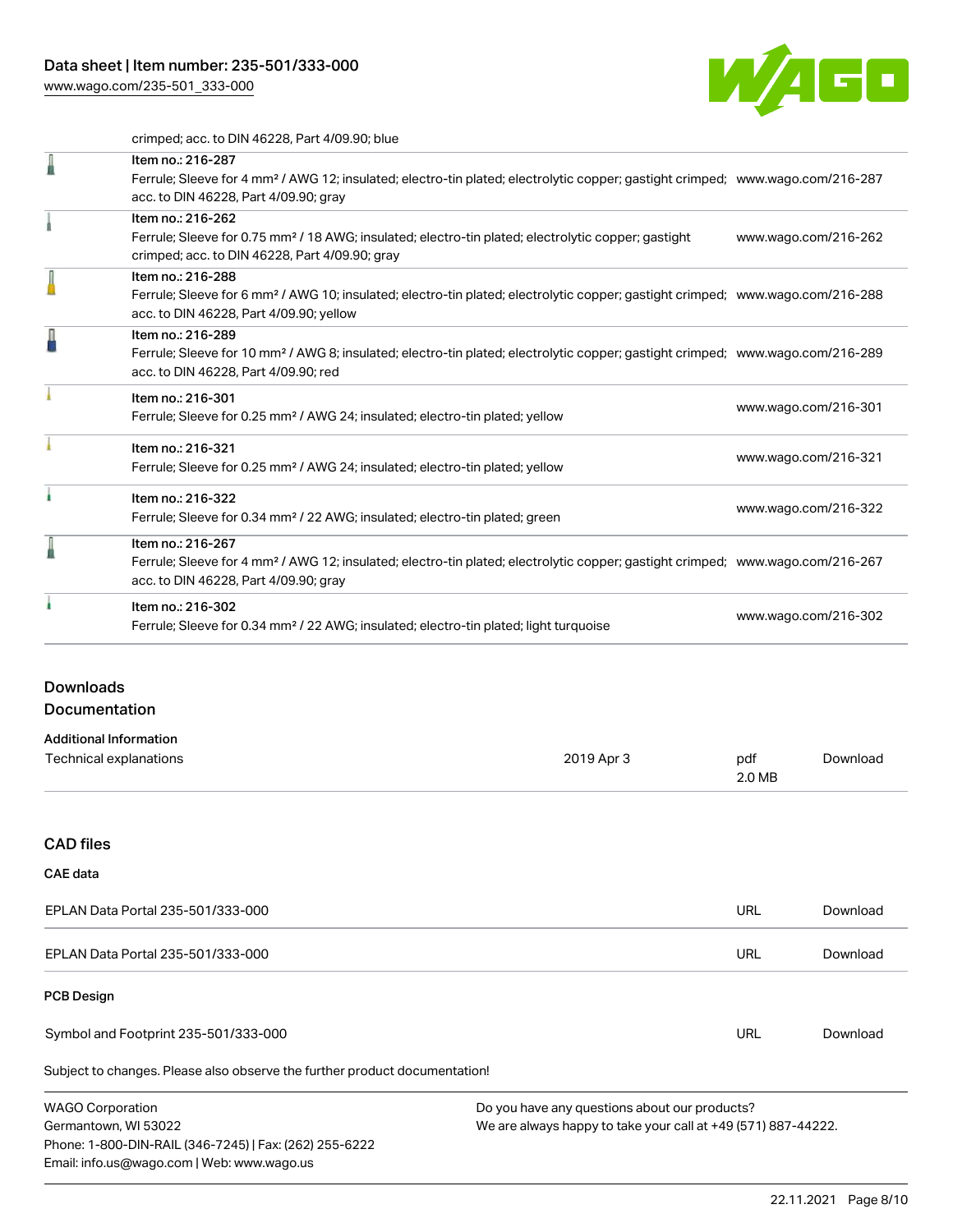

CAx data for your PCB design, consisting of "schematic symbols and PCB footprints", allow easy integration of the WAGO component into your development environment.

#### Supported formats:

- $\blacksquare$ Accel EDA 14 & 15
- $\blacksquare$ Altium 6 to current version
- $\blacksquare$ Cadence Allegro
- П **DesignSpark**
- $\blacksquare$ Eagle Libraries
- $\blacksquare$ KiCad
- $\blacksquare$ Mentor Graphics BoardStation
- $\blacksquare$ Mentor Graphics Design Architect
- $\blacksquare$ Mentor Graphics Design Expedition 99 and 2000
- П OrCAD 9.X PCB and Capture
- $\blacksquare$ PADS PowerPCB 3, 3.5, 4.X, and 5.X
- $\blacksquare$ PADS PowerPCB and PowerLogic 3.0
- $\blacksquare$ PCAD 2000, 2001, 2002, 2004, and 2006
- $\blacksquare$ Pulsonix 8.5 or newer
- $\blacksquare$ STL
- $\blacksquare$ 3D STEP
- $\blacksquare$ TARGET 3001!
- $\blacksquare$ View Logic ViewDraw
- П Quadcept
- П Zuken CadStar 3 and 4
- $\blacksquare$ Zuken CR-5000 and CR-8000

PCB Component Libraries (EDA), PCB CAD Library Ultra Librarian

#### Environmental Product Compliance

#### Compliance Search

Environmental Product Compliance 235-501/333-000 Stackable PCB terminal block; 2.5 mm²; Pin spacing 7.5/7.62 mm; 1-pole; PUSH WIRE®; with test port; 2,50 mm²; gray

#### Installation Notes

#### Conductor termination

Subject to changes. Please also observe the further product documentation!

WAGO Corporation Germantown, WI 53022 Phone: 1-800-DIN-RAIL (346-7245) | Fax: (262) 255-6222 Email: info.us@wago.com | Web: www.wago.us Do you have any questions about our products? We are always happy to take your call at +49 (571) 887-44222.

URL [Download](https://www.wago.com/global/d/ComplianceLinkMediaContainer_235-501_333-000)